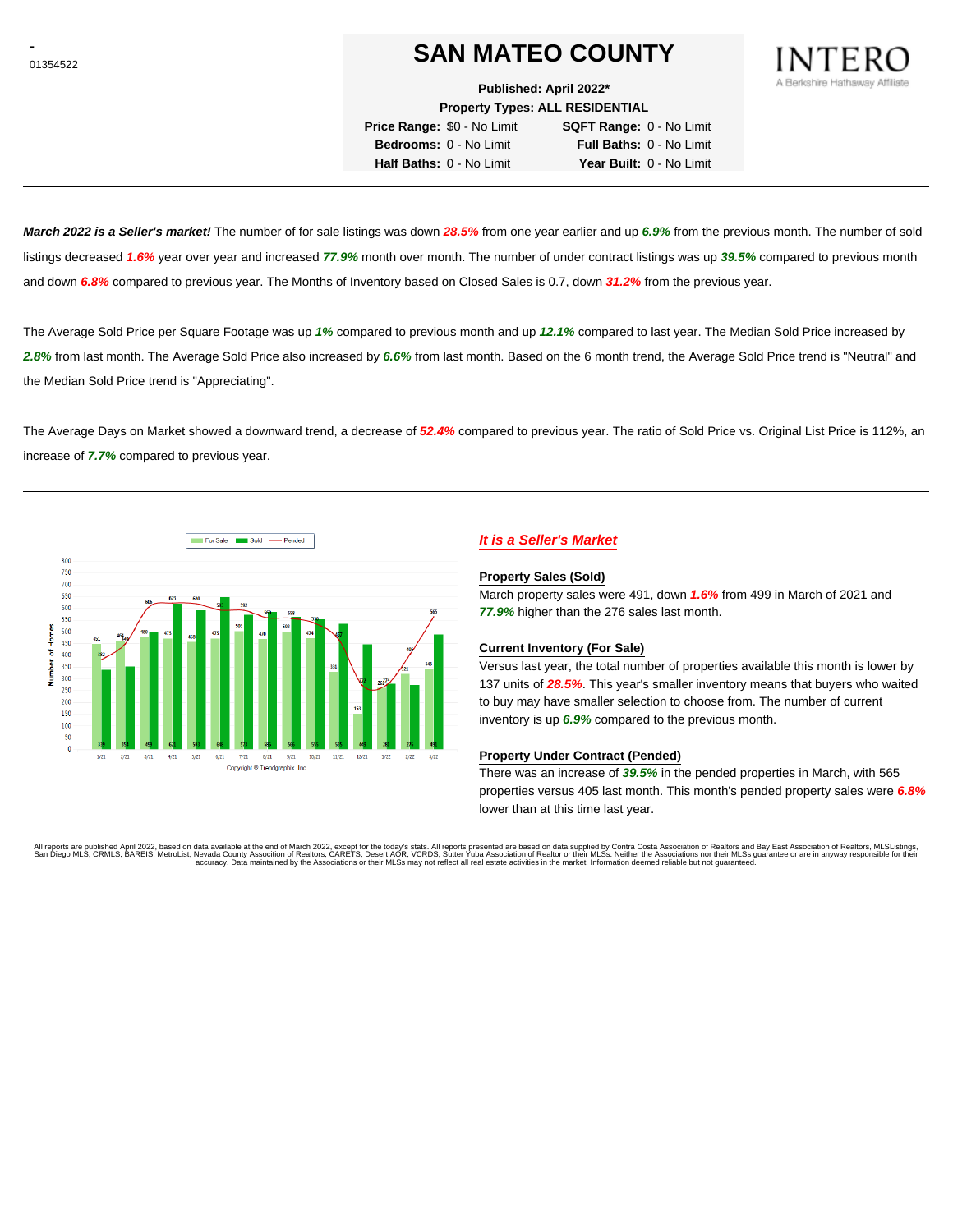# **SAN MATEO COUNTY**

**Published: April 2022\***

**Property Types: ALL RESIDENTIAL**

**Price Range:** \$0 - No Limit **SQFT Range:** 0 - No Limit **Bedrooms:** 0 - No Limit **Full Baths:** 0 - No Limit **Half Baths:** 0 - No Limit **Year Built:** 0 - No Limit

# **The Average Sold Price per Square Footage is Neutral\***

The Average Sold Price per Square Footage is a great indicator for the direction of property values. Since Median Sold Price and Average Sold Price can be impacted by the 'mix' of high or low end properties in the market, the Average Sold Price per Square Footage is a more normalized indicator on the direction of property values. The March 2022 Average Sold Price per Square Footage of \$1205 was up **1%** from \$1193 last month and up **12.1%** from \$1075 in March of last year.

\* Based on 6 month trend – Appreciating/Depreciating/Neutral





## **The Days on Market Shows Downward Trend\***

The average Days on Market (DOM) shows how many days the average property is on the market before it sells. An upward trend in DOM trends to indicate a move towards more of a Buyer's market, a downward trend indicates a move towards more of a Seller's market. The DOM for March 2022 was 10, down **33.3%** from 15 days last month and down **52.4%** from 21 days in March of last year.

## **The Sold/Original List Price Ratio is Rising\*\***

The Sold Price vs. Original List Price reveals the average amount that sellers are agreeing to come down from their original list price. The lower the ratio is below 100% the more of a Buyer's market exists, a ratio at or above 100% indicates more of a Seller's market. This month Sold Price vs. Original List Price of 112% is up **1.8%** % from last month and up from **7.7%** % in March of last year.

\* Based on 6 month trend – Upward/Downward/Neutral

\*\* Based on 6 month trend - Rising/Falling/Remains Steady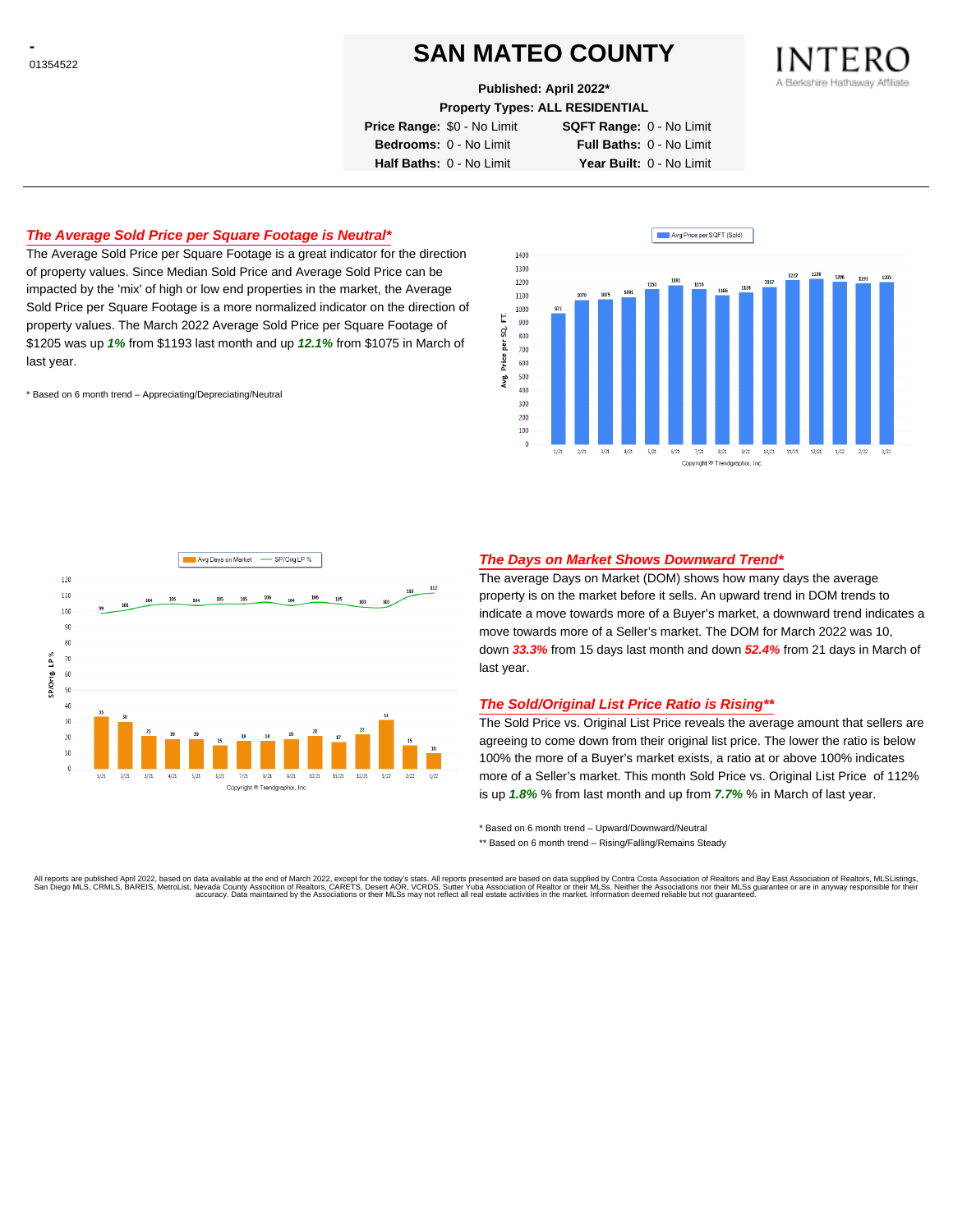# **SAN MATEO COUNTY**

**Published: April 2022\***

**Property Types: ALL RESIDENTIAL**

**Price Range:** \$0 - No Limit **SQFT Range:** 0 - No Limit

**Bedrooms:** 0 - No Limit **Full Baths:** 0 - No Limit

**Half Baths:** 0 - No Limit **Year Built:** 0 - No Limit

# **The Average For Sale Price is Neutral\***

The Average For Sale Price in March was \$3,731,000, down **4.7%** from \$3,913,000 in March of 2021 and up **5.4%** from \$3,539,000 last month.

## **The Average Sold Price is Neutral\***

The Average Sold Price in March was \$2,302,000, up **11.7%** from \$2,060,000 in March of 2021 and up **6.6%** from \$2,160,000 last month.

## **The Median Sold Price is Appreciating\***

The Median Sold Price in March was \$1,750,000, up **8%** from \$1,620,000 in March of 2021 and up **2.8%** from \$1,703,000 last month.

\* Based on 6 month trend – Appreciating/Depreciating/Neutral





# **It is a Seller's Market\***

A comparatively lower Months of Inventory is more beneficial for sellers while a higher months of inventory is better for buyers.

\*Buyer's market: more than 6 months of inventory Seller's market: less than 3 months of inventory Neutral market: 3 – 6 months of inventory

#### **Months of Inventory based on Closed Sales**

The March 2022 Months of Inventory based on Closed Sales of 0.7 was decreased by **31.2%** compared to last year and down **43%** compared to last month. March 2022 is Seller's market.

## **Months of Inventory based on Pended Sales**

The March 2022 Months of Inventory based on Pended Sales of 0.6 was decreased by **25.2%** compared to last year and down **25.2%** compared to last month. March 2022 is Seller's market.